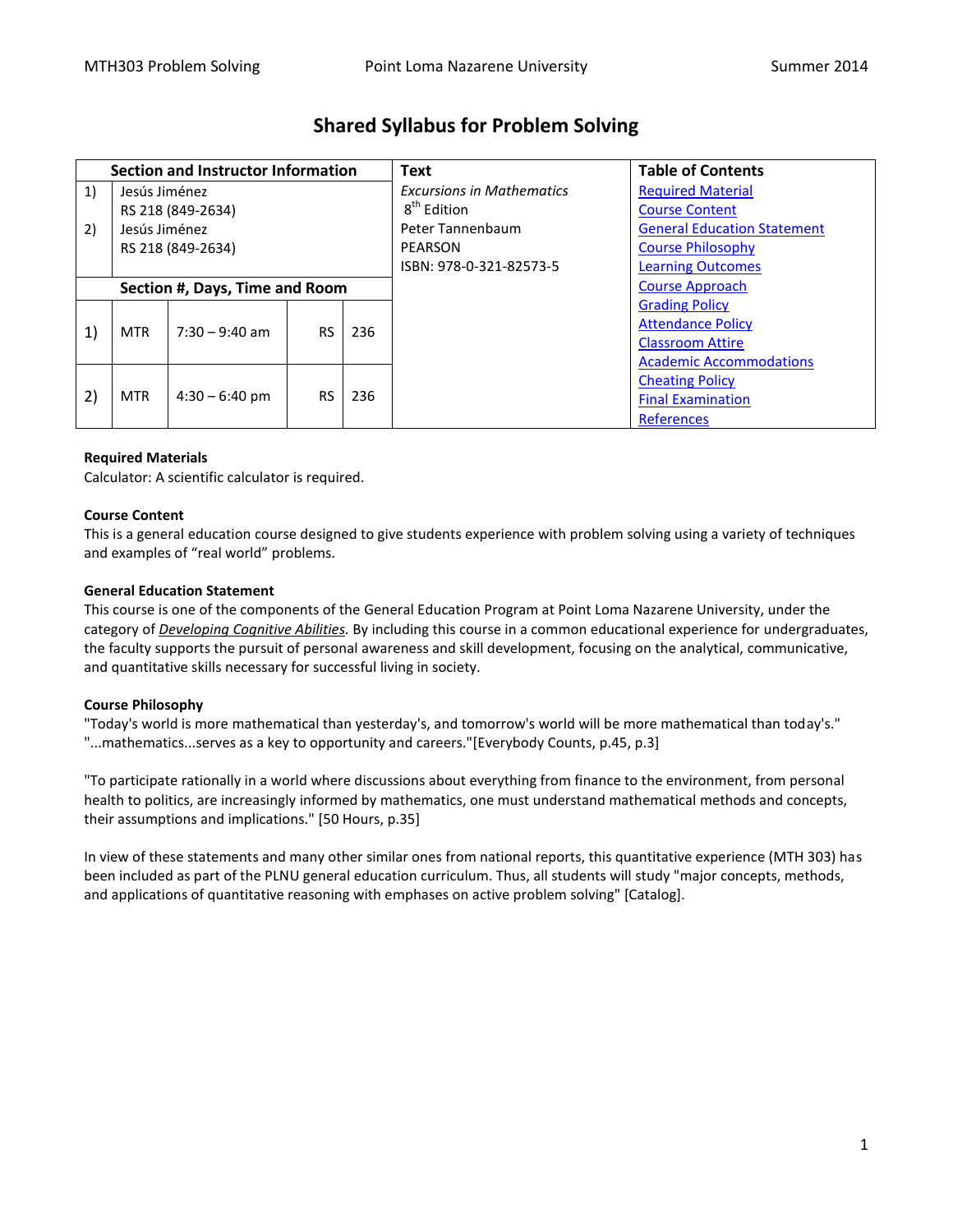## <span id="page-1-0"></span>**Learning Outcomes**

The overall goal of this course is "to develop the ability to solve nonroutine problems through dynamic processes" [Catalog].

More specific goals are:

- To involve the student directly in various problem solving activities.
- To contribute to the student's ability to solve nonroutine problems.
- To expand the student's methods of inquiry and exploration.
- To contribute to the student's ability to form conjectures and check implications.
- To expand the student's understanding of major concepts, methods and applications of quantitative reasoning.
- To help the student to see the importance of problem solving in modern society.

The general method of the course is to involve students in "dynamic processes of inquiry and exploration, logical reasoning, making and testing conjectures, and investigating implications of conclusions" [Catalog]. Specifically, the focus is on the processes and tools of quantitative problem solving - learning what they are and developing ability to use them.

## <span id="page-1-1"></span>**Course Approach**

The ability to solve problems requires resourcefulness, flexibility, and efficiency in dealing with new obstacles. Research on teaching and learning problem solving suggests that certain factors are critical to successful problem solving, including resources, heuristics, control, and belief systems [Schoenfeld, 1985].

- **Resources** refer to whatever information problem solvers understand (or misunderstand) that might be brought to  $\bullet$ bear on a problem.
- **Heuristic** refers to strategies and techniques problem solvers have (or lack) for making progress when working on nonroutine problems.
- **Control** refers to the way problem solvers use (or fail to use) the information at their disposal.
- **Belief systems** refer to the problem solver's "world view" of the problem domain, which determines the ways they use the knowledge in the first three categories.

The approach in MTH 303 develops and uses these factors to increase your problem solving ability. Classroom techniques used include:

- the teacher as role model
- whole-class problem solving with teacher as control
- small-group problem solving with teacher as coach

In addition, you are assigned readings and problems that will help you identify and make progress in the four areas discussed above.

## **Course Methods**

*Use of groups:* There is almost a century of research showing that academic achievement, productivity, and self-esteem improve dramatically when students work together in groups. This method emphasizes teamwork, cooperation and support by others, rather than isolation and competition in learning.

*Role of the classroom instructor:* There will be less direct "lecturing" in class than usual, with many questions "answered" by another question to help you work through your own questions and difficulties. You are expected to learn problem solving through active involvement - reading, writing, and explaining to others what you are thinking and doing.

This may require some adjustment in the way you think about teaching and learning. Initially, you may wish for more direct information and answers, but your patience and effort will be rewarded with a deeper understanding and increasing independence in problem solving, as well as confidence in your ability to tackle new problems.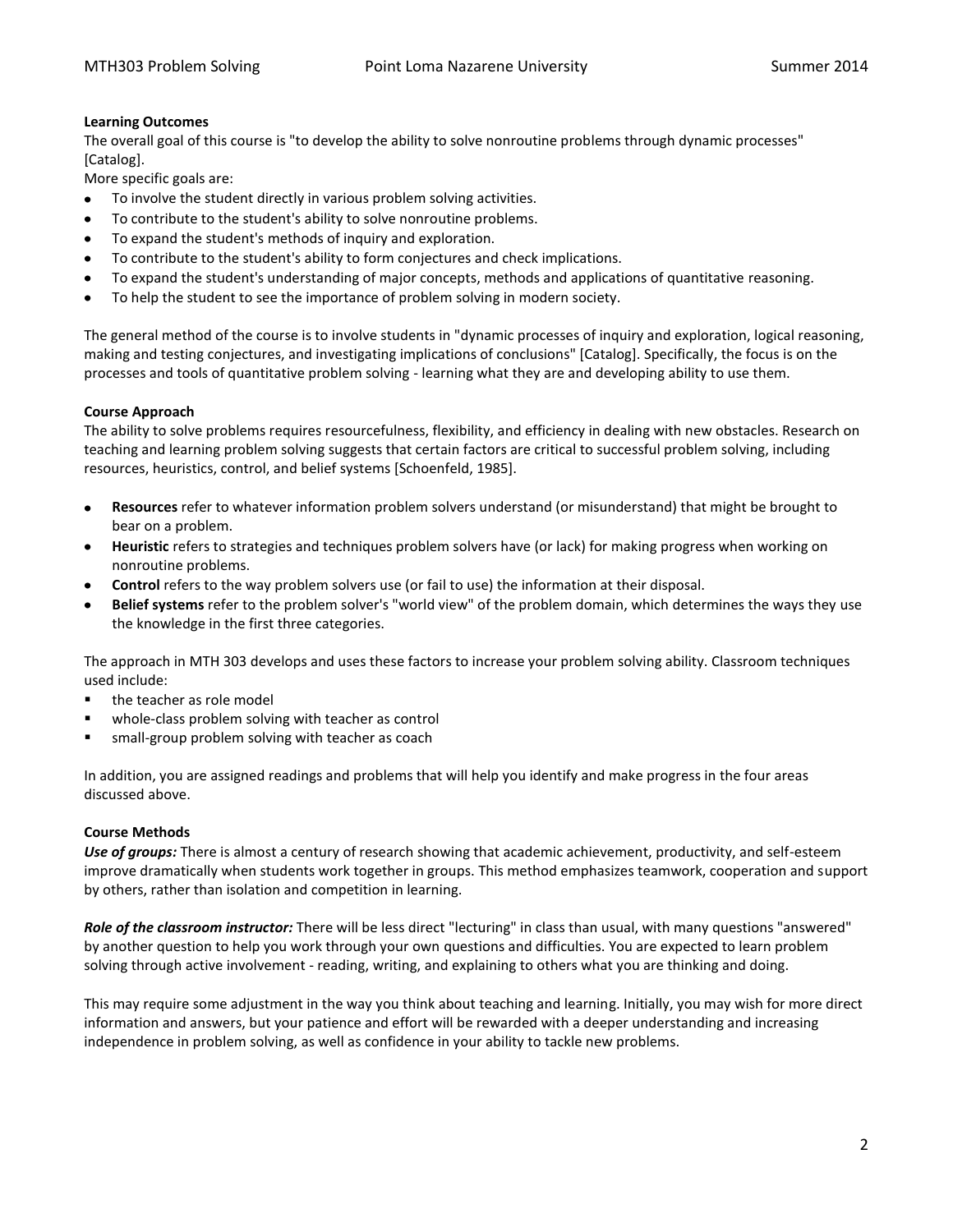### <span id="page-2-0"></span>**Grading Policy**

| <b>Grade Distribution</b>    |      |  |
|------------------------------|------|--|
| Two Tests at 20% each        | 40%  |  |
| <b>Final Exam</b>            | 30%  |  |
| Written Homework             | 6%   |  |
| <b>Online Activities</b>     | 5%   |  |
| <b>Online Quizzes</b>        | 6%   |  |
| Group Project                | 5%   |  |
| Individual Budget Assignment | 5%   |  |
| <b>Class Participation</b>   | 3%   |  |
| Total                        | 100% |  |

#### **Grading Scale**

Grades are based on the number of points accumulated throughout the course. Approximate minimal percentages required to obtain a given grade are:

| <b>Grading Scale in Percentages</b> |             |              |              |              |  |  |  |  |
|-------------------------------------|-------------|--------------|--------------|--------------|--|--|--|--|
|                                     |             |              |              |              |  |  |  |  |
|                                     |             | (87.5, 90]   | (77.5, 80)   | (67.5, 70)   |  |  |  |  |
|                                     | (92.5, 100] | (82.5, 87.5) | (72.5, 77.5) | (62.5, 67.5) |  |  |  |  |
|                                     | (90, 92.5)  | (80, 82.5)   | (70, 72.5)   | [60, 62.5]   |  |  |  |  |

**Grade components:** The grade components are tests, homework, projects, class participation, and the final examination. Other factors that affect grades are:

- **Late work:** A written assignment or computer assignment is late if it is not received at the beginning of class on the due  $\bullet$ date. Late work need not be accepted. Work accepted late may be assessed a penalty. Make-up tests (or the exam) will be given only by arrangement with the instructor for reasons of documented emergency.
- **Questions on written assignments, tests, and exams:** Written assignments and test/exam questions and problems  $\bullet$ must be formulated carefully in terms of words and symbols used in the course. Credit is determined by the degree to which answers and solutions respond to the specific question or problem stated. Maximize your credit by learning the language and symbols of the course.
- **Written Assignments:** Assignments collected must be prepared in a style suitable for grading. The following guidelines are used to determine credit:
	- o the organization must be easy to follow
	- o the work must be legible
	- $\circ$  complete solutions must be written for problems (not just answers); answers must be clearly marked
	- o use complete sentences to answer questions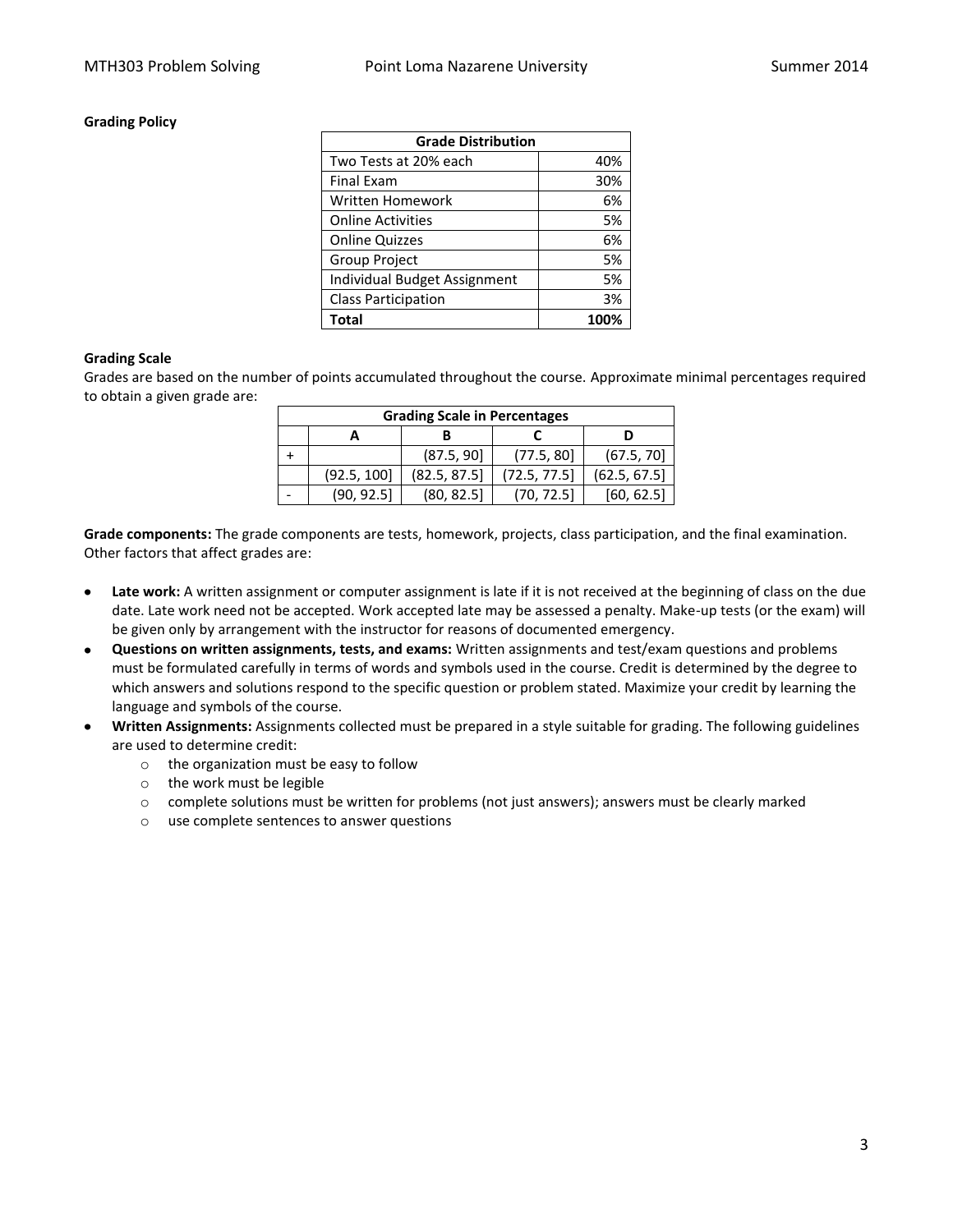**Tests and Final Examination:** Tests and the final exam will include problems and questions over material assigned in the text, readings and handouts, as well as material presented in class. No examination shall be missed without prior consent or a well documented emergency beyond your control. A score of zero will be assigned for an examination that is missed without prior consent or a well documented emergency beyond your control.

The examination schedule is included in the daily schedule. This instructor does not intend to accept excuses such as poor communication with parents, benefactors, surf team sponsors and/or travel agents. The final exam date and time is set by the university at the beginning of the semester and may not be changed by the instructor.

Only in the case that a student is required to take three exams during the same day of finals week is an instructor authorized to change the exam date and time for that particular student. The student must contact each professor in order to work out an alternate time for one of those examinations. Department chairs/school deans and college deans need not be involved in the process of making this accommodation. Such accommodations and the negotiations necessary to arrange them must be completed at least four weeks prior to the official time of the final examination.

#### <span id="page-3-0"></span>**Attendance**

Attendance is expected at each class session. In the event of an absence you are responsible for the material covered in class and the assignments given that day.

Regular and punctual attendance at all classes in which a student is registered is considered essential to optimum academic achievement. Therefore, regular attendance and participation in each course are minimal requirements to be met. There are no allowed or excused absences except when absences are necessitated by certain university-sponsored activities and are approved in writing by the Provost. Whenever the number of accumulated absences in a class, for any cause, exceeds ten percent of the total number of class meetings, the faculty member has the option of filing a written report to the Vice Provost for Academic Administration which may result in de-enrollment, pending any resolution of the excessive absences between the faculty member and the student…If the date of de-enrollment is past the last date to withdraw from a class, the student will be assigned a grade of W or WF (no grade). There are no refunds for courses where a de-enrollment was processed." (see catalog for full text)

## **Class Enrollment**

It is the student's responsibility to maintain his/her class schedule. Should the need arise to drop this course (personal emergencies, poor performance, etc.), the student has the responsibility to follow through (provided the drop date meets the stated calendar deadline established by the university), not the instructor. Simply ceasing to attend this course or failing to follow through to arrange for a change of registration (drop/add) may easily result in a grade of F on the official transcript.

## **Academic Accommodations**

While all students are expected to meet the minimum academic standards for completion of this course as established by the instructor, students with disabilities may require academic accommodations. At Point Loma Nazarene University, students requesting academic accommodations must file documentation with the Disability Resource Center (DRC), located in the Bond Academic Center. Once the student files documentation, the Disability Resource Center will contact the student's instructors and provide written recommendations for reasonable and appropriate accommodations to meet the individual needs of the student. This policy assists the university in its commitment to full compliance with Section 504 of the Rehabilitation Act of 1973, the Americans with Disabilities (ADA) Act of 1990, and ADA Amendments Act of 2008, all of which prohibit discrimination against students with disabilities and guarantees all qualified students equal access to and benefits of PLNU programs and activities.

<span id="page-3-1"></span>Students with learning disabilities who may need accommodations should discuss options with the instructor during the first two weeks of class.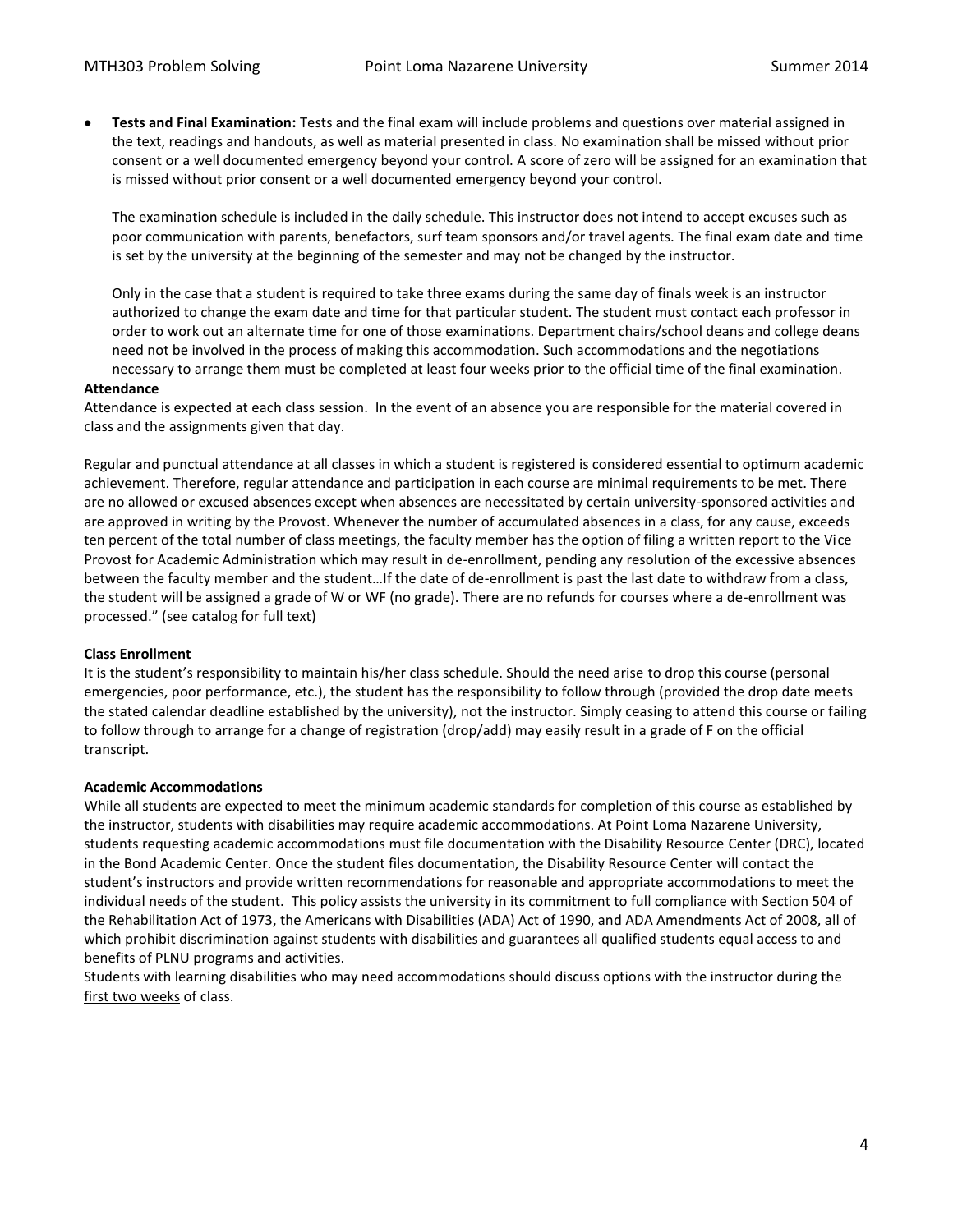## **Academic Honesty**

The Point Loma Nazarene University community holds the highest standards of honesty and integrity in all aspects of university life. Academic honesty and integrity are strong values among faculty and students alike. Any violation of the university's commitment is a serious affront to the very nature of Point Loma's mission and purpose.

Academic dishonesty is the act of presenting information, ideas, and/or concepts as one's own when in reality they are the results of another person's creativity and effort. Such acts include plagiarism, copying of class assignments, and copying or other fraudulent behavior on examinations. For more details on PLNU's policy go to: [http://www.pointloma.edu/experience/academics/catalogs/undergraduate-catalog/point-loma-education/academic](http://www.pointloma.edu/experience/academics/catalogs/undergraduate-catalog/point-loma-education/academic-policies)[policies](http://www.pointloma.edu/experience/academics/catalogs/undergraduate-catalog/point-loma-education/academic-policies)

A student who is caught cheating on any item of work will receive a zero on that item and may receive an "F" for the semester. See the PLNU Catalog for a further explanation of the PLNU procedures for academic dishonesty.

## **Classroom Attire**

All students are expected to dress in ways that allow the classroom to be a place where all students are comfortable and can work efficiently. Certain distracting attire is not permitted in the classroom. For example, attire associated with the "rush" activities of fraternities and sororities simply causes too many distractions in the classroom. If you choose to "rush" one of the fraternities or sororities, please make sure the "rush" officials know that "rush" attire will not be allowed in this classroom.

## <span id="page-4-0"></span>**THE FINAL EXAM IS A COMPREHENSIVE EXAMINATION.**

The final exam date and time is set by the university at the beginning of the semester and may not be changed by the instructor. Only in the case that a student is required to take three exams during the same day of finals week is an instructor authorized to change the exam date and time for that particular student.

|  | Section 1 Final   Thursday, June 12   07:30 am $-$ 10:00 am |
|--|-------------------------------------------------------------|
|  | Section 2 Final   Thursday, June 12   04:30 pm $-$ 07:00 pm |

## <span id="page-4-1"></span>**References**

- Baron, J. B. and Sternberg, R. J. Teaching Thinking Skills: Theory and practice. (1987). New York: W. H. Freeman.
- Bransford, J. and Stein, B. (1984). The Ideal Problem Solver. New York: W. H. Freeman.
- Brown, Stephen I., and Marion I. Walter. (1983). The Art of Problem Posing. Hillsdale, NJ: Lawrence Erlbaum Associates.
- Cheney, L. (Ed.) (19 ) 50 Hours (Cheney Report). HEW
- Curcio, F.R. (Ed.). (1987). Teaching and Learning: A problem solving focus. Reston, VA: NCTM.
- Duncker, K. (1945). On problem solving. Psychological Monographs 58, No. 5 Whole # 270.) Washington, DC: American Psychological Association.
- Dunham, William. (1990). Journey Through Genius: The great theorems of mathematics. New York: John Wiley & Sons.
- Eves, Howard. (1990). Foundations and Fundamental Concepts of Mathematics. 3rd ed. Boston: PWS-KENT.
- Eves, Howard. (1983). Great Moments in Mathematics. (2 vols.). The Mathematical Association of America.
- Gardner, Howard. (1985). The Mind's New Science. New York: Basic Books.
- Hofmann, J. E. (1957). The History of Mathematics. New York: Philosophical Library.
- Kilpatrick, Jeremy. (1987). "Problem Formulating: Where Do Good Problems Come From?" Cognitive Science and Mathematics Education, edited by Alan H. Schoenfeld, pp. 123-48. Hillsdale, NJ: Lawrence Erlbaum Associates.
- Kline, M. (1962). Mathematics: A Cultural Approach. Reading, MA: Addison-Wesley.
- Kline, M. (1953). Mathematics in Western Culture. New York: Oxford University Press.
- Krulik, S. (Ed.). (1980). Problem Solving in School Mathematics. 1980 Yearbook of the National Council of Teachers of Mathematics. Reston, VA: NCTM.
- National Research Council. (1989).Everybody Counts: A Report to the Nation on the Future of Mathematics Education. Washington, DC: National Academy Press.
- Newell, A., and Simon, H. (1972). Human Problem Solving. Englewood Cliffs, J: Prentice-Hall.